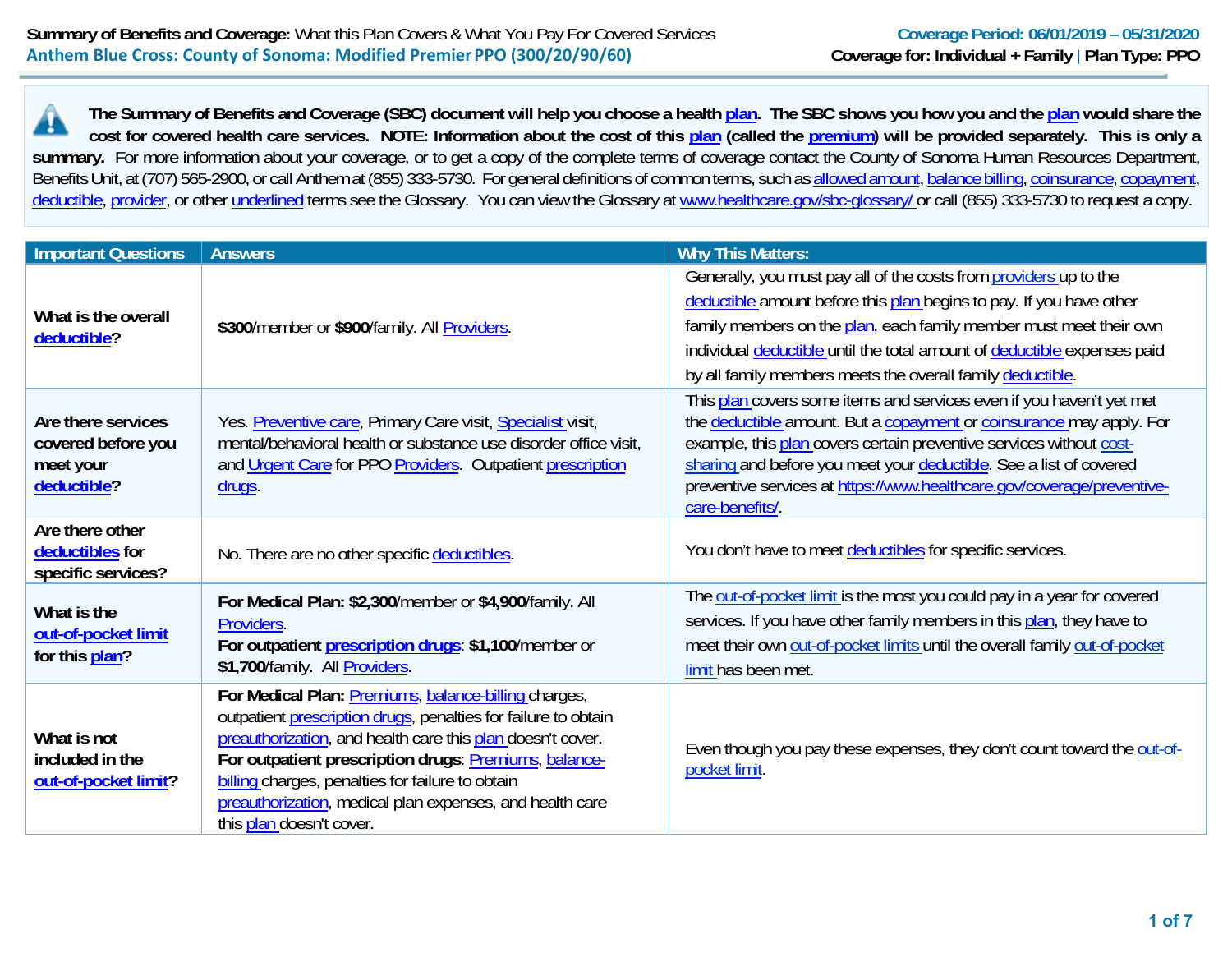| <b>Important Questions</b>                             | <b>Answers</b>                                                                                           | <b>Why This Matters:</b>                                                                                                                                                                                                                                                                                                                                                                                                                                                              |
|--------------------------------------------------------|----------------------------------------------------------------------------------------------------------|---------------------------------------------------------------------------------------------------------------------------------------------------------------------------------------------------------------------------------------------------------------------------------------------------------------------------------------------------------------------------------------------------------------------------------------------------------------------------------------|
| Will you pay less<br>if you use a<br>network provider? | Yes, Prudent Buyer PPO. See www.anthem.com/ca or call (855)<br>333-5730 for a list of network providers. | This plan uses a provider network. You will pay less if you use a provider in<br>the plan's network. You will pay the most if you use an out-of-network<br>provider, and you might receive a bill from a provider for the difference<br>between the provider's charge and what your plan pays (balance billing). Be<br>aware your network provider might use an out-of-network provider for some<br>services (such as lab work). Check with your provider before you get<br>services. |
| Do you need a<br>referral to see a<br>specialist?      | No.                                                                                                      | You can see the specialist you choose without a referral.                                                                                                                                                                                                                                                                                                                                                                                                                             |

All **copayment** and **coinsurance** costs shown in this chart are after your **deductible** has been met, if a **deductible** applies.  $\mathbf{y}$ 

| <b>Common</b>                    | <b>Services You</b>                                    | <b>What You Will Pay</b>                            |                                                           | Limitations, Exceptions,                                                                                                                                        |  |
|----------------------------------|--------------------------------------------------------|-----------------------------------------------------|-----------------------------------------------------------|-----------------------------------------------------------------------------------------------------------------------------------------------------------------|--|
| <b>Medical Event</b>             | <b>May Need</b>                                        | <b>Network Provider</b><br>(You will pay the least) | <b>Out-of-Network Provider</b><br>(You will pay the most) | & Other Important Information                                                                                                                                   |  |
| If you visit a                   | Primary care<br>visit to treat an<br>injury or illness | \$20 copayment/visit deductible<br>does not apply   | 40% coinsurance                                           | <b>None</b>                                                                                                                                                     |  |
| health care<br>provider's office | <b>Specialist visit</b>                                | \$20 copayment/visit deductible<br>does not apply   | 40% coinsurance                                           | None                                                                                                                                                            |  |
| or clinic                        | Preventive<br>care/screening/<br>immunization          | No charge, deductible does not<br>apply.            | 40% coinsurance                                           | You may have to pay for services that aren't preventive.<br>Ask your provider if the services needed are preventive.<br>Then check what your plan will pay for. |  |
|                                  | Diagnostic test<br>(x-ray, blood<br>work)              | 10% coinsurance                                     | 40% coinsurance                                           | <b>None</b>                                                                                                                                                     |  |
| If you have a test               | Imaging<br>(CT/PET scans,<br>MRIS)                     | 10% coinsurance                                     | 40% coinsurance                                           | <b>Preauthorization</b> of certain imaging tests is required to<br>avoid a financial penalty.                                                                   |  |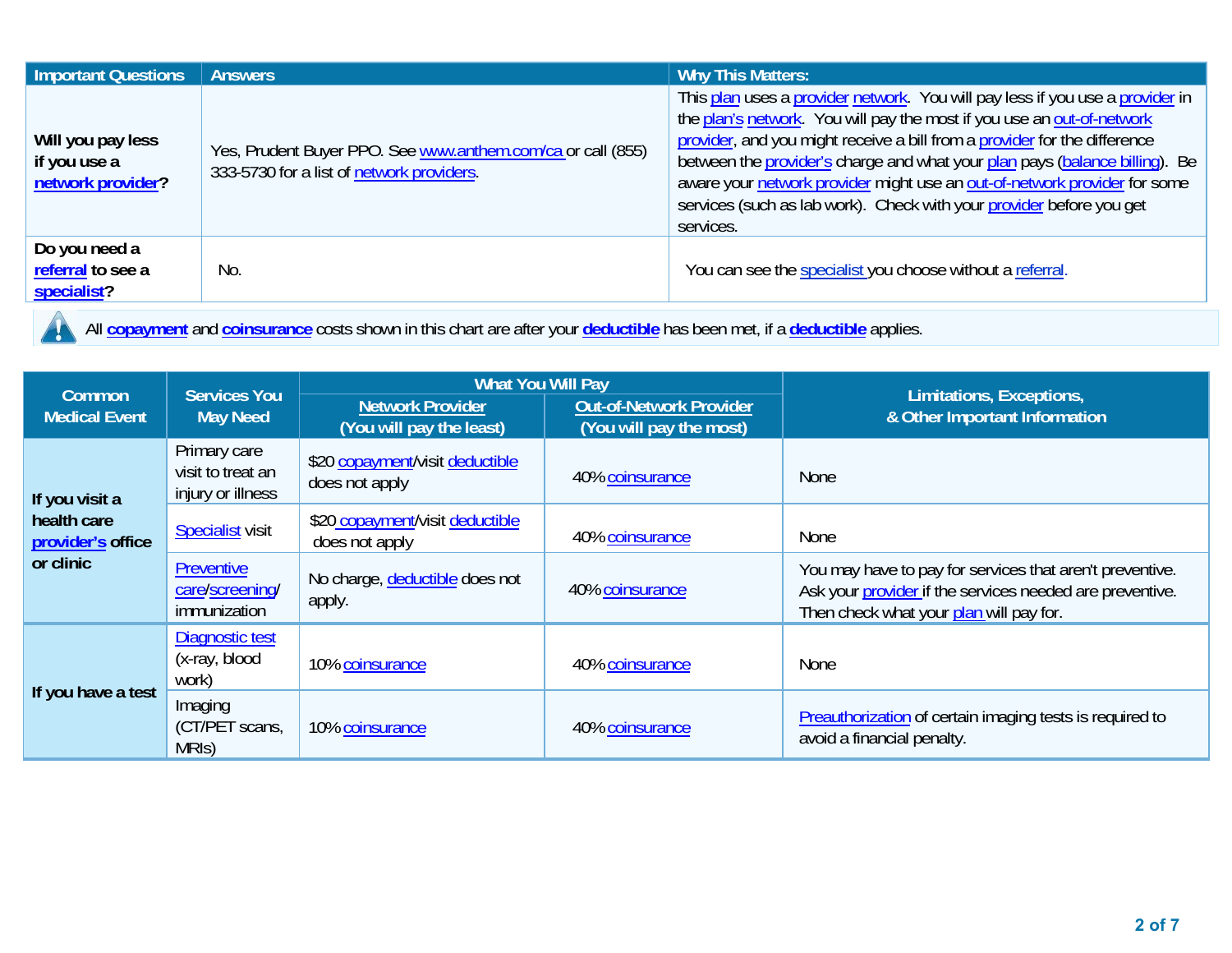| <b>What You Will Pay</b><br><b>Services You</b><br>Common                                                                                                              |                                                                                                                                                                                                                                                                                                    | Limitations, Exceptions,                                                                                                                                                                                                        |                                                                                                                                                                                                                                                                           |                                                                                                                                                                                                                                                                                                                                                                                                                                                                                                                         |  |
|------------------------------------------------------------------------------------------------------------------------------------------------------------------------|----------------------------------------------------------------------------------------------------------------------------------------------------------------------------------------------------------------------------------------------------------------------------------------------------|---------------------------------------------------------------------------------------------------------------------------------------------------------------------------------------------------------------------------------|---------------------------------------------------------------------------------------------------------------------------------------------------------------------------------------------------------------------------------------------------------------------------|-------------------------------------------------------------------------------------------------------------------------------------------------------------------------------------------------------------------------------------------------------------------------------------------------------------------------------------------------------------------------------------------------------------------------------------------------------------------------------------------------------------------------|--|
| <b>Medical Event</b>                                                                                                                                                   | <b>May Need</b>                                                                                                                                                                                                                                                                                    | <b>Network Provider</b>                                                                                                                                                                                                         | <b>Out-of-Network Provider</b>                                                                                                                                                                                                                                            | & Other Important Information                                                                                                                                                                                                                                                                                                                                                                                                                                                                                           |  |
|                                                                                                                                                                        | Generic                                                                                                                                                                                                                                                                                            | (You will pay the least)<br>Retail pharmacy for 34-day<br>supply: \$5 copayment /<br>prescription; Mail Order for 90-<br>day supply: \$10 copayment /<br>prescription.<br>No charge for FDA-approved<br>generic contraceptives. | (You will pay the most)                                                                                                                                                                                                                                                   | Deductible does not apply.<br>$\bullet$<br>You pay the lesser of the copayment or the drug cost.<br>$\bullet$                                                                                                                                                                                                                                                                                                                                                                                                           |  |
| If you need<br>drugs to treat<br>your illness or<br>condition<br>More information<br>about <b>prescription</b><br>drug coverage is<br>available at<br>www.caremark.com | Retail pharmacy for 34-day<br>supply: \$20 copayment /<br>prescription; Mail Order for 90-<br>day supply: \$40 copayment /<br>Preferred /<br>prescription.<br><b>Brand</b><br>No charge for FDA-approved<br>brand name contraceptive if a<br>generic is medically inappropriate<br>or unavailable. |                                                                                                                                                                                                                                 | If you fill a prescription at an<br>Out-of-Network pharmacy, you<br>pay 100% for the drug at the<br>time of purchase and file a claim<br>with Caremark for<br>reimbursement and Plan<br>reimburses no more than it<br>would have paid had you used a<br>network pharmacy. | Some prescription drugs are subject to preauthorization<br>$\bullet$<br>(to avoid non-payment), quantity limits or step therapy<br>requirements.<br>The Plan provides a mandatory generic program<br>$\bullet$<br>meaning that if a brand name drug is dispensed in place<br>of a generic, regardless of whether you or your doctor<br>request it, you will pay the brand copayment plus the<br>difference in cost between the generic and brand name<br>drug.<br>Certain over-the-counter (OTC) and prescription drugs |  |
| or call 1-800-966-<br>5772.                                                                                                                                            | Non-Preferred                                                                                                                                                                                                                                                                                      | Retail pharmacy for 34-day<br>supply: \$40 copayment<br>prescription; Mail Order for 90-<br>day supply: \$80 copayment /<br>prescription.                                                                                       |                                                                                                                                                                                                                                                                           | are payable at no charge with a prescription.                                                                                                                                                                                                                                                                                                                                                                                                                                                                           |  |
|                                                                                                                                                                        | Specialty                                                                                                                                                                                                                                                                                          | You pay the same copayment as<br>applies above for Generic,<br>Preferred Brand and Non-<br>preferred brand drugs.                                                                                                               | Specialty drugs not covered if<br>obtained from an Out-of-<br>Network non-PPO retail or mail<br>order pharmacy.                                                                                                                                                           | Specialty drugs require preauthorization (to avoid non-<br>payment) by calling Caremark at 1-800-237-2767.                                                                                                                                                                                                                                                                                                                                                                                                              |  |
| If you have<br>outpatient                                                                                                                                              | Facility fee<br>(e.g., ambulatory<br>surgery center)                                                                                                                                                                                                                                               | 10% coinsurance                                                                                                                                                                                                                 | 40% coinsurance                                                                                                                                                                                                                                                           | None                                                                                                                                                                                                                                                                                                                                                                                                                                                                                                                    |  |
| surgery                                                                                                                                                                | Physician/<br>surgeon fees                                                                                                                                                                                                                                                                         | 10% coinsurance                                                                                                                                                                                                                 | 40% coinsurance                                                                                                                                                                                                                                                           | <b>None</b>                                                                                                                                                                                                                                                                                                                                                                                                                                                                                                             |  |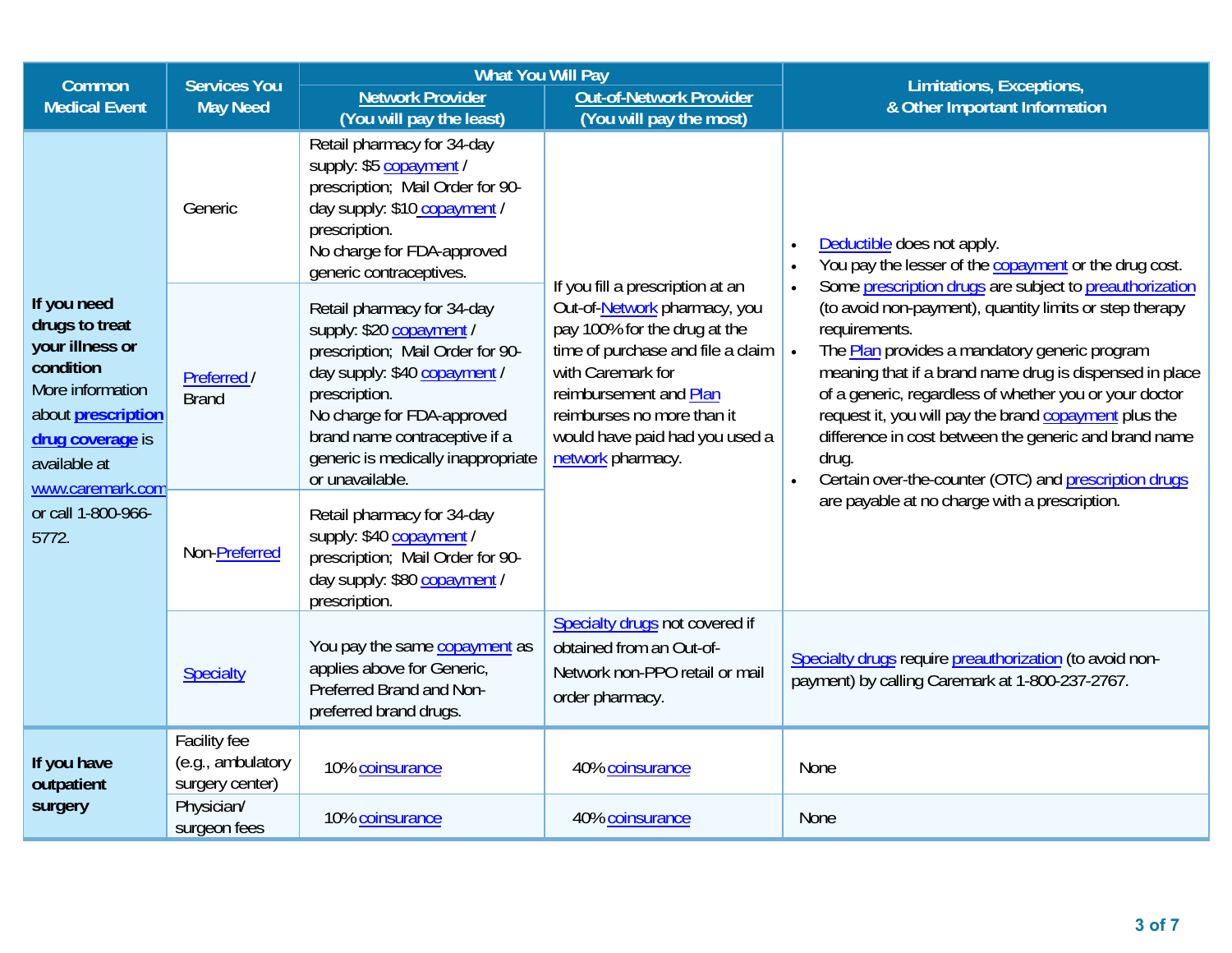| Common                                                  | <b>Services You</b><br><b>May Need</b>             | <b>What You Will Pay</b>                                                                                 |                                                                       | Limitations, Exceptions,                                                                                                                                                                                                                                     |  |
|---------------------------------------------------------|----------------------------------------------------|----------------------------------------------------------------------------------------------------------|-----------------------------------------------------------------------|--------------------------------------------------------------------------------------------------------------------------------------------------------------------------------------------------------------------------------------------------------------|--|
| <b>Medical Event</b>                                    |                                                    | <b>Network Provider</b><br>(You will pay the least)                                                      | <b>Out-of-Network Provider</b><br>(You will pay the most)             | & Other Important Information                                                                                                                                                                                                                                |  |
| If you need<br>immediate                                | Emergency<br>room care                             | \$100 copayment/visit plus<br>10% coinsurance                                                            | \$100 copayment/visit plus<br>10% coinsurance                         | If admitted, ER copayment is waived. 10% coinsurance<br>for Emergency Room Physician Fee PPO Providers.<br>40% coinsurance for Emergency Room Physician Fee<br>Non-PPO Providers. For non-emergency use of a non-<br>PPO emergency room: 40% coinsurance.    |  |
| medical attention                                       | Emergency<br>medical<br>transportation             | 10% coinsurance                                                                                          | 10% coinsurance                                                       | <b>None</b>                                                                                                                                                                                                                                                  |  |
|                                                         | <b>Urgent care</b>                                 | \$20 copayment/visit deductible<br>does not apply                                                        | 40% coinsurance                                                       | None                                                                                                                                                                                                                                                         |  |
| If you have a                                           | Facility fee (e.g.,<br>hospital room)              | \$125 copayment / admission plus<br>10% coinsurance.                                                     | \$125 copayment / admission<br>plus 40% coinsurance.                  | Elective hospital admission, bariatric surgery and<br>transplant services require preauthorization to avoid a<br>financial penalty.                                                                                                                          |  |
| hospital stay                                           | Physician/<br>surgeon fees                         | 10% coinsurance                                                                                          | 40% coinsurance                                                       | None                                                                                                                                                                                                                                                         |  |
| If you need<br>mental health,                           | Outpatient<br>services                             | Office Visit: \$20 copayment/<br>visit deductible does not apply<br>Other Outpatient: 10%<br>coinsurance | Office Visit: 40% coinsurance<br>Other Outpatient: 40%<br>coinsurance | <b>None</b>                                                                                                                                                                                                                                                  |  |
| behavioral<br>health, or<br>substance abuse<br>services | Inpatient<br>services                              | \$125 copayment per admission<br>plus 10% coinsurance.                                                   | \$125 copayment per admission<br>plus 40% coinsurance.                | Elective hospital and residential treatment facility<br>admission requires preauthorization to avoid a<br>financial penalty. 10% coinsurance for Inpatient<br>Physician Fee PPO Providers. 40% coinsurance for<br>Inpatient Physician Fee Non-PPO Providers. |  |
|                                                         | Office visits                                      | No charge, deductible does<br>not apply                                                                  | 40% coinsurance                                                       | Cost sharing does not apply for preventive services.<br>$\bullet$<br>Maternity care may include tests and services described<br>$\bullet$                                                                                                                    |  |
| If you are<br>pregnant                                  | Childbirth<br>delivery<br>professional<br>services | 10% coinsurance                                                                                          | 40% coinsurance                                                       | elsewhere in the SBC (i.e. ultrasound).<br>Prenatal care (other than PPO office visits and ACA-<br>$\bullet$<br>required preventive screenings) is not covered for<br>dependent children.                                                                    |  |
|                                                         | Childbirth<br>delivery facility<br>services        | \$125 copayment / admission<br>plus 10% coinsurance                                                      | \$125 copayment / admission<br>plus 40% coinsurance                   | Preauthorization is required to avoid a financial penalty<br>$\bullet$<br>only if hospital stay is longer than 48 hours for vaginal<br>delivery or 96 hours for C-section.                                                                                   |  |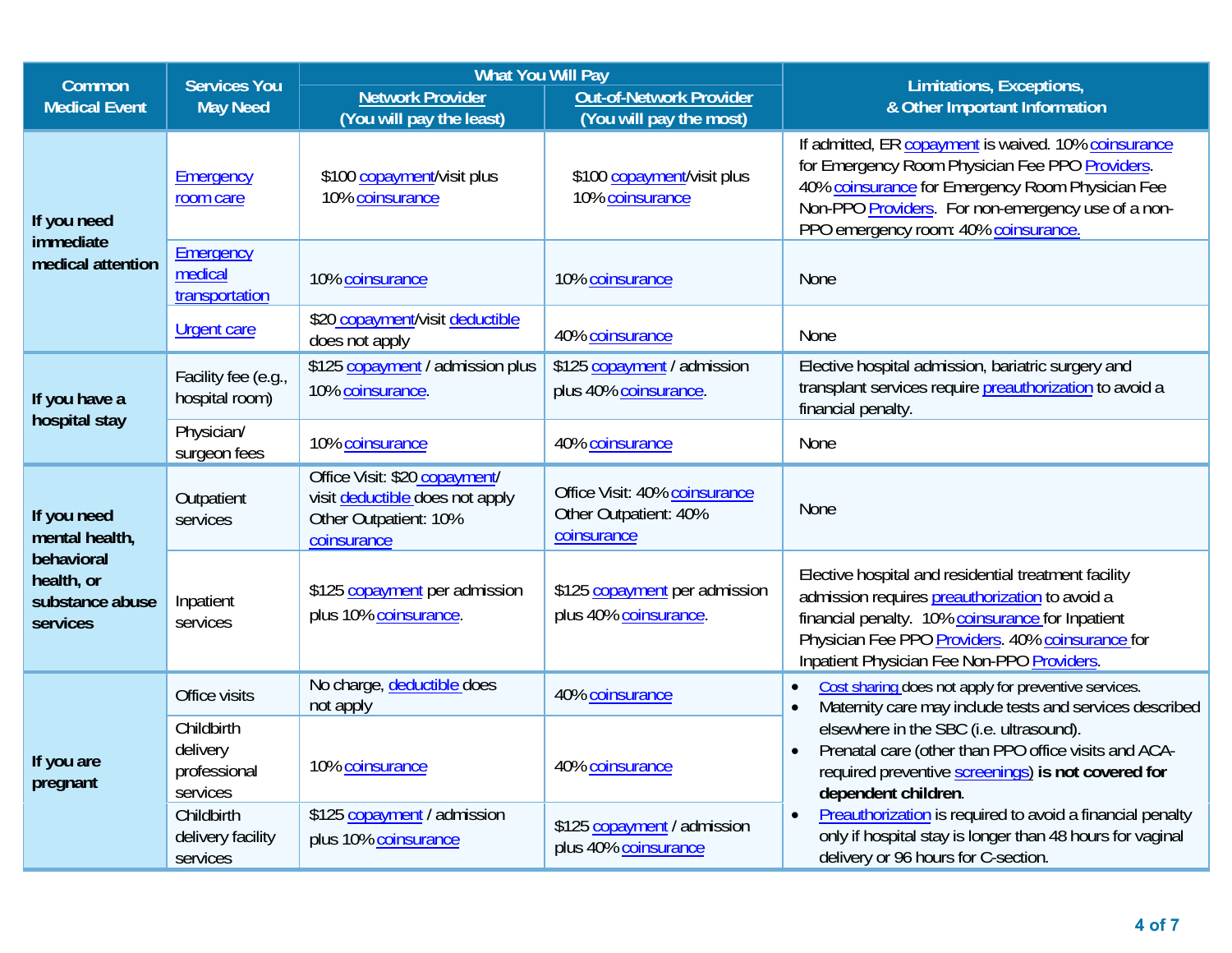|                                   | <b>Services You</b>                 | <b>What You Will Pay</b>                                                                      |                                                                |                                                                                                                                              |  |
|-----------------------------------|-------------------------------------|-----------------------------------------------------------------------------------------------|----------------------------------------------------------------|----------------------------------------------------------------------------------------------------------------------------------------------|--|
| Common<br><b>Medical Event</b>    | <b>May Need</b>                     | <b>Network Provider</b><br>(You will pay the least)                                           | <b>Out-of-Network Provider</b><br>(You will pay the most)      | Limitations, Exceptions,<br>& Other Important Information                                                                                    |  |
|                                   | Home health<br>care                 | 10% coinsurance                                                                               | 40% coinsurance                                                | Home health and home infusion therapy services require<br>preauthorization to avoid a financial penalty. Maximum of<br>100 visits/plan year. |  |
|                                   |                                     | Outpatient: 10% coinsurance                                                                   | Outpatient: 40% coinsurance                                    |                                                                                                                                              |  |
| If you need help<br>recovering or | Rehabilitation<br><b>services</b>   | Inpatient: \$125 copayment /<br>admission plus 10% coinsurance                                | Inpatient: \$125 copayment /<br>admission plus 40% coinsurance | Preauthorization of inpatient rehabilitation admission is<br>required to avoid a financial penalty.                                          |  |
| have other<br>special health      | <b>Habilitation</b><br>services     | 10% coinsurance                                                                               | 40% coinsurance                                                | None.                                                                                                                                        |  |
| needs                             | <b>Skilled nursing</b><br>care      | 10% coinsurance                                                                               | 40% coinsurance                                                | Preauthorization of skilled nursing facility admission is<br>required to avoid a financial penalty. 100 days limit/benefit<br>period.        |  |
|                                   | <b>Durable medical</b><br>equipment | 10% coinsurance                                                                               | 40% coinsurance                                                | While breastfeeding, no charge from network providers for<br>breastfeeding pump and supplies needed to operate the<br>pump.                  |  |
|                                   | <b>Hospice services</b>             | 10% coinsurance                                                                               | 40% coinsurance                                                | <b>None</b>                                                                                                                                  |  |
| If your child                     | Children's eye<br>exam              | No charge, deductible does not<br>apply when obtained during<br>preventive care office visit. | Not covered                                                    | If you elect additional vision coverage it will be available<br>under a separate vision plan.                                                |  |
| needs dental or<br>eye care       | Children's<br>glasses               | Not covered                                                                                   | Not covered                                                    |                                                                                                                                              |  |
|                                   | Children's dental<br>check-up       | Not covered                                                                                   | Not covered                                                    | If you elect dental coverage it will be available under a<br>separate dental plan.                                                           |  |

## **Excluded Services & Other Covered Services:**

| Services Your Plan Generally Does NOT Cover (Check your policy or plan document for more information and a list of any other excluded services.) |                                                                  |  |                                               |  |                                   |
|--------------------------------------------------------------------------------------------------------------------------------------------------|------------------------------------------------------------------|--|-----------------------------------------------|--|-----------------------------------|
|                                                                                                                                                  | Cosmetic surgery                                                 |  | Non-emergency care when traveling outside the |  | Routine foot care unless you have |
|                                                                                                                                                  | Dental care (Adult and Child) (unless you elect Dental coverage) |  | U.S.                                          |  | been diagnosed with diabetes      |
|                                                                                                                                                  | Glasses for a child                                              |  | Private-duty nursing                          |  | Weight loss programs (except as   |
|                                                                                                                                                  | Long-term care                                                   |  | Routine eye care (Adult)                      |  | required by health reform law)    |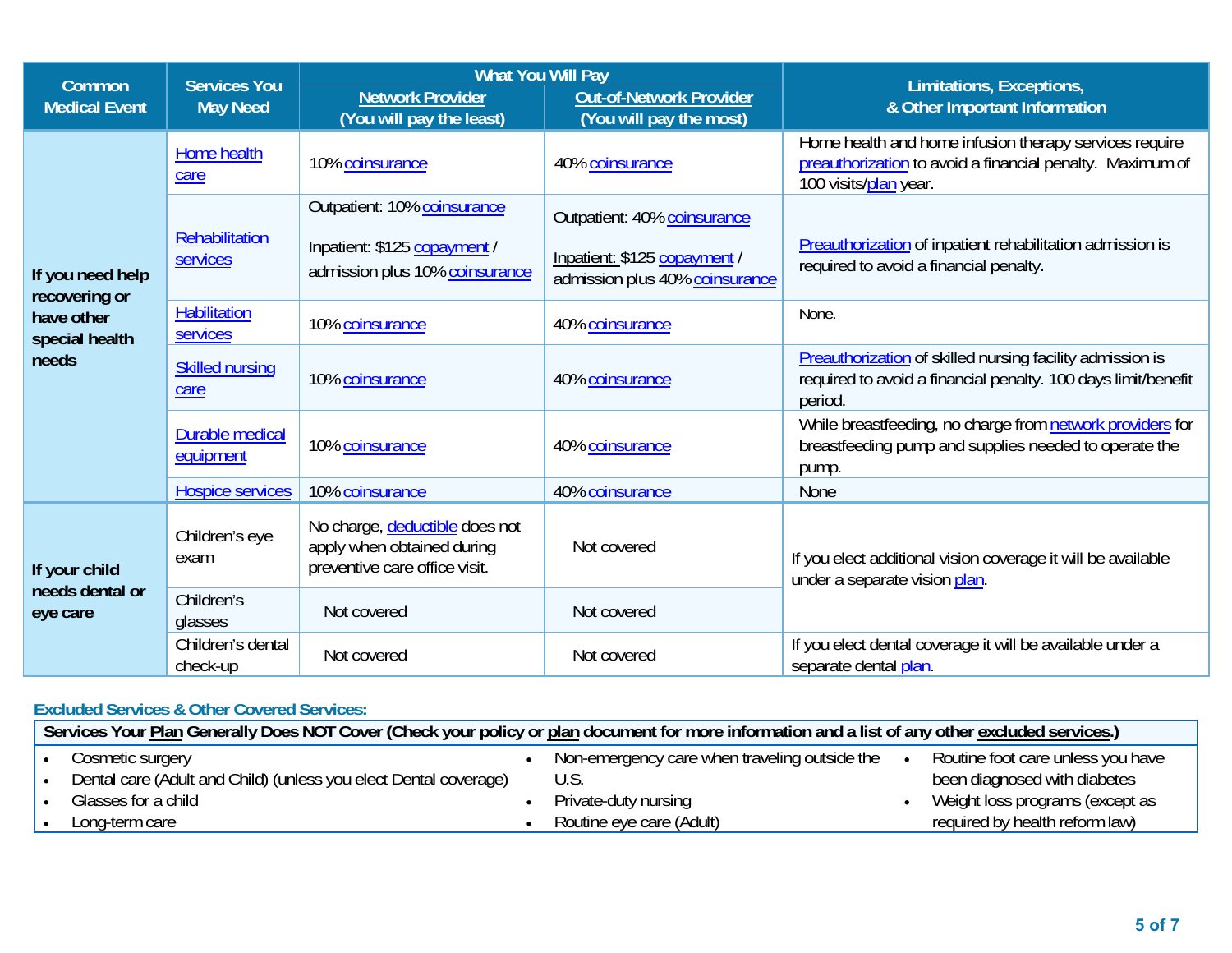| Other Covered Services (Limitations may apply to these services. This isn't a complete list. Please see your plan document.) |  |                                               |                                                                                                                               |  |
|------------------------------------------------------------------------------------------------------------------------------|--|-----------------------------------------------|-------------------------------------------------------------------------------------------------------------------------------|--|
| Abortion<br>Acupuncture                                                                                                      |  | <b>Bariatric Surgery</b><br>Chiropractic care | Hearing aids (one hearing aid/ear every three years)<br>Infertility treatment is covered for diagnosis and surgical<br>repair |  |

**Your Rights to Continue Coverage** There are agencies that can help if you want to continue your coverage after it ends. The contact information for those agencies is: the Department of Health and Human Services, Center for Consumer Information and Insurance Oversight at 1-877-267-2323 x 61565 or www.cciio.cms.gov. Other coverage options may be available to you too, including buying individual insurance coverage through the Health Insurance Marketplace. For more information about the Marketplace, visit www.HealthCare.gov or call 1-800-318-2596.

Your Grievance and Appeals Rights: There are agencies that can help if you have a complaint against your plan for a denial of a claim. This complaint is called a grievance or appeal. For more information about your rights, look at the explanation of benefits you will receive for that medical claim. Your plan documents also provide complete information to submit a claim, appeal, or a grievance for any reason to your plan. For more information about your rights, this notice, or assistance, contact County of Sonoma Human Resources Department, Benefits Unit, at (707) 565-2900; or Anthem at: ATTN: Grievances and Appeals, P.O. Box 4310, Woodland Hills, CA 91365-4310

**Does this plan provide Minimum Essential Coverage? Yes** 

If you don't have Minimum Essential Coverage for a month, you'll have to make a payment when you file your tax return unless you qualify for an exemption from the requirement that you have health coverage for that month.

**Does this plan meet the Minimum Value Standards? Yes** 

If your plan doesn't meet the Minimum Value Standards, you may be eligible for a premium tax credit to help you pay for a plan through the Marketplace.

**Language Access Services:** 

Spanish (Español): Para obtener asistencia en Español, llame al (855) 333-5730.

Tagalog (Tagalog): Kung kailangan ninyo ang tulong sa Tagalog tumawag sa (855) 333-5730.

Chinese (中⽂): 如果需要中⽂的帮助,请拨打这个号码 (855) 333-5730.

––––––––––––––––––––––*To see examples of how this plan might cover costs for a sample medical situation, see the next section.* ––––––––––––––––––––––